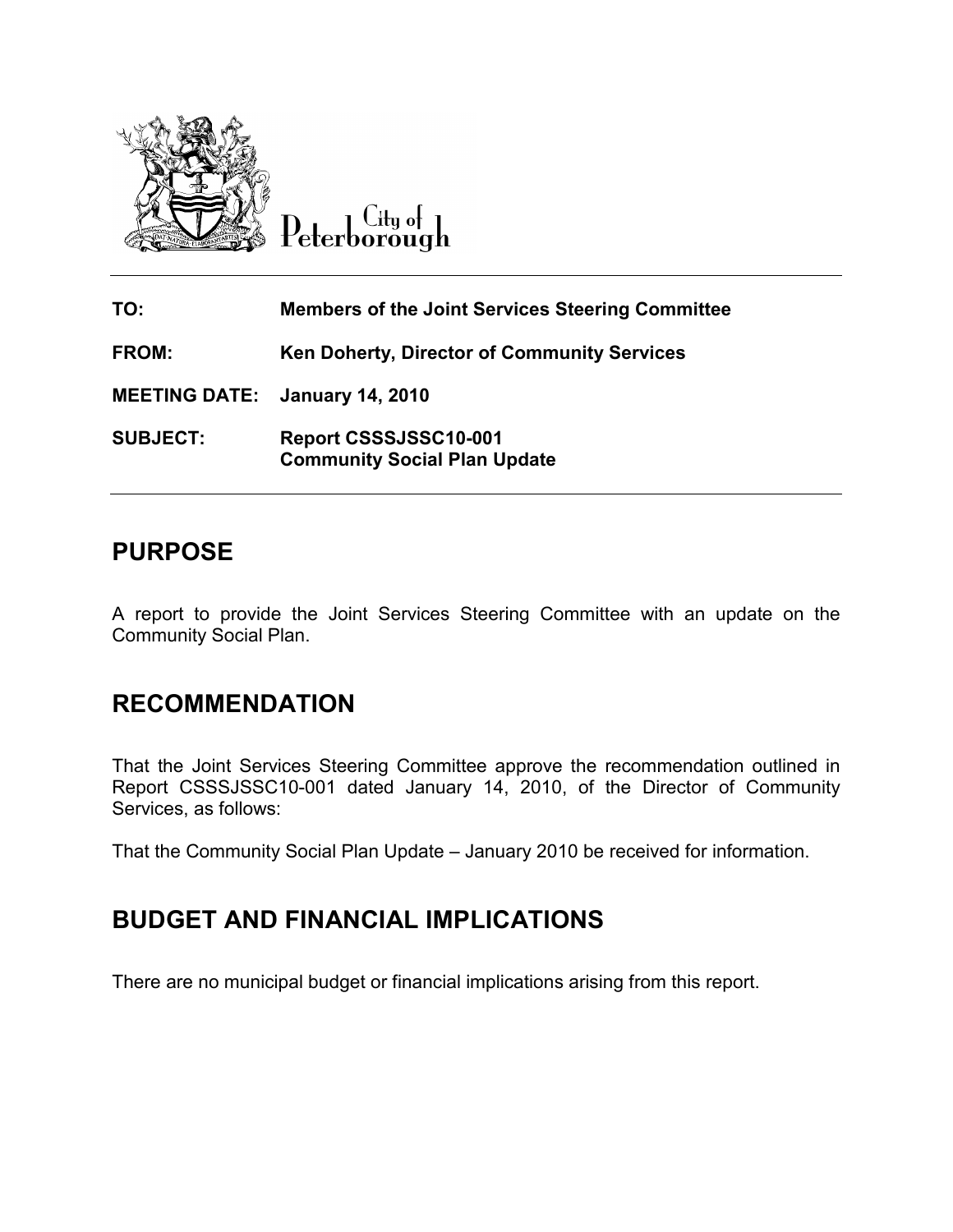# BACKGROUND

In June 2004, the City and County of Peterborough approved the creation of the Peterborough Community Social Plan (CSP). The intent of the initiative is to establish clear direction and mandate from the Municipal Councils, through the Joint Services Steering Committee, to enable a coordinated approach to socio-economic planning and service delivery. A new Community Social Plan Coordinator was recruited in August 2009, with the successful candidate assuming the position September 14, 2009.

## Key Program Development Activities

## General

The new CSP Coordinator has begun consultations with United Way agencies and other community organizations to determine service needs within the County. This has revealed a number of opportunities for immediate and future collaboration. Several organizations have identified service gaps or needs based on observation and feedback from clients interacting with their agencies. Some have expressed an interest in extending programs to specific areas of the County, particularly Apsley.

One such instance is the United Way "Coats for Kids" campaign. Preliminary planning is underway between the CSP and the United Way Youth Leadership Coordinator to expand this annual collection and distribution of winter clothing to involve the County. This year, a pilot distribution was held at the Havelock TEACH Centre on November  $12<sup>th</sup>$  and  $13<sup>th</sup>$ . It was very successful, distributing 47 winter clothing items (coats and snow pants) to 19 families. Additional sites in Galway-Cavendish-Harvey and North Kawartha are being sought for 2010.

| <b>Age/Size</b>      | <b>Number of</b><br>items |
|----------------------|---------------------------|
| Infant (0-24 months) |                           |
| $2 - 4$              |                           |
| $5-8$                | 15                        |
| $9 - 12$             | 11                        |
| $13 - 18$            |                           |
| Adult                |                           |

## Winter clothing distribution in Havelock by age: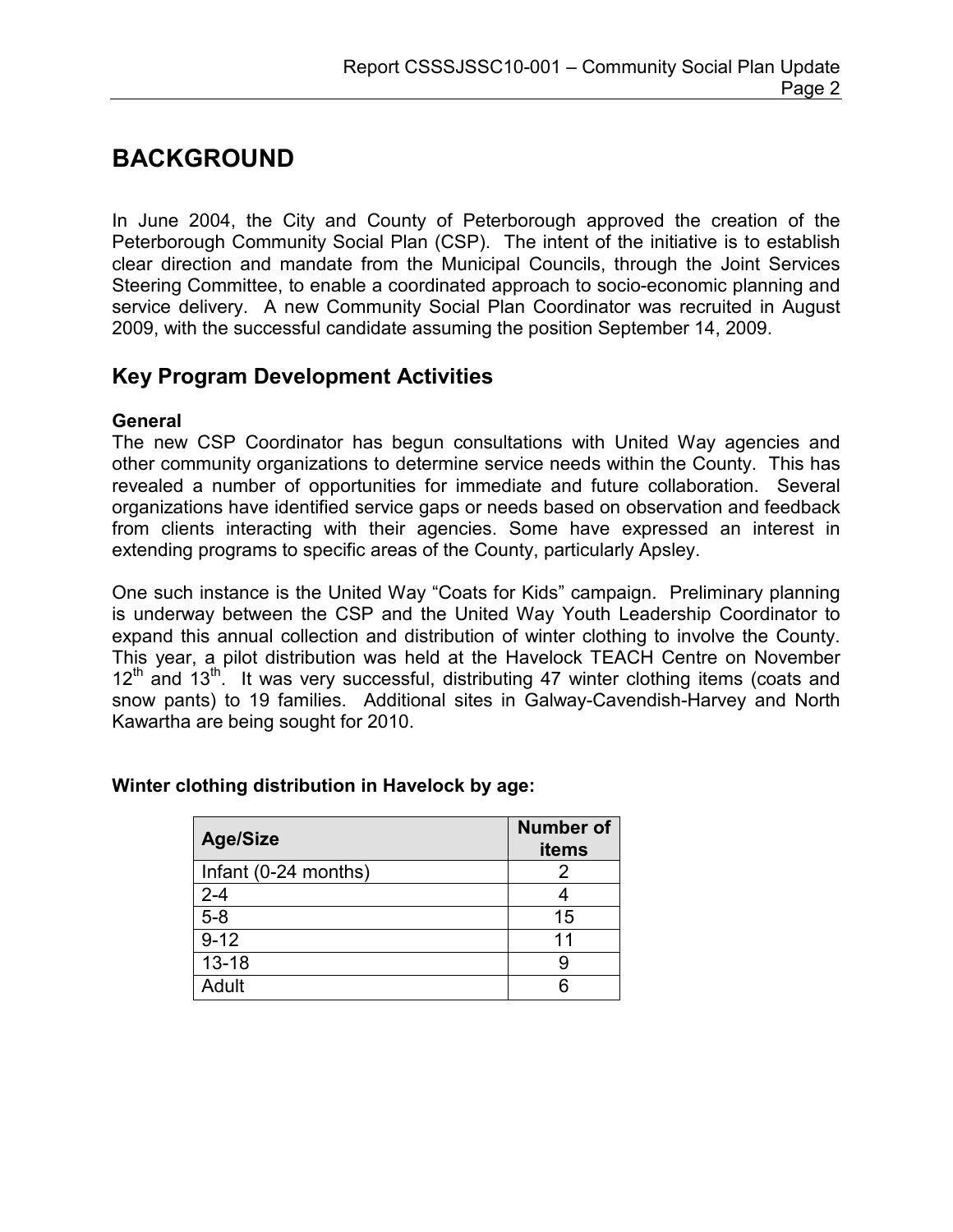

Families served by area of residence:

On November 26, 2009, CSP staff met with the Principal of Havelock Public School and the Kawartha Pine Ridge District School Board Outreach Worker to discuss ways of enhancing children and family services in the area. The school board is willing to support such initiatives by making space available in the Havelock school for evening and weekend activities, and will cover the cost of after-hours custodial services. The Principal of Apsley Public School expressed a similar desire to collaborate with the CSP and further discussions will be held with that principal early in 2010.

In June 2009, CSP and Ontario Works staff finalized a new model for providing emergency food and prescription assistance to County residents. An innovative partnership between the Social Services Division and community grocers/pharmacists was established, whereby County residents can be approved through the Emergency Intake or After-Hours Service to collect food or prescriptions from a rural grocery or drugstore. The client pays nothing on pick-up, and is not required to wait until regular office hours or travel into Peterborough. Arrangements are made for Social Services to reimburse the merchant directly for goods distributed to the client, upon receipt of an invoice.

The CSP Coordinator has joined the Peterborough Partnership Council on Immigrant Integration, and will bring forward perspectives on the socio-economic challenges faced by immigrants living in rural Peterborough County. The Partnership Council provides an opportunity for the CSP to interface with multiple service providers simultaneously, and to engage in coordinated planning and problem solving around the unique needs of New Canadians. Different approaches and practices that evolve from the work of the Partnership Council will benefit all County residents, by encouraging social inclusion and reducing barriers to accessing education, training or employment. On December 9<sup>th</sup>, 2009 the CSP Coordinator attended a Housing and Transportation Focus Group facilitated by the Partnership Council. The group identified the following needs that relate to the county-at-large: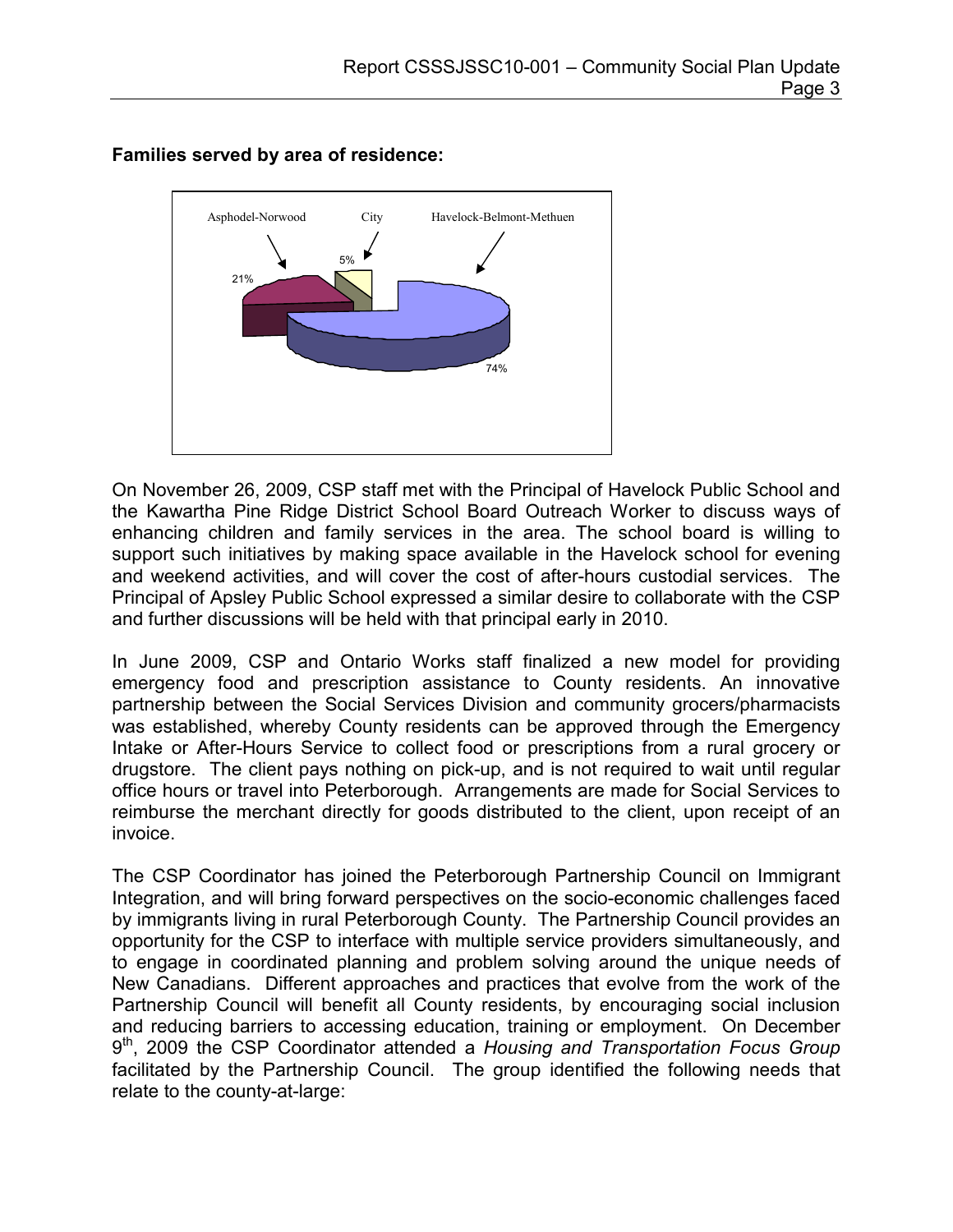- New immigrants are very isolated in rural communities due to lack of transportation and specialized community supports
- **I.** Inadequate translation services impacts the ability of New Canadians to access social, legal and housing assistance as well as public transportation services
- **Immigrants often use subsidized housing for shorter periods than other tenants;** view it as a transitional support vs. permanent situation
- Affordable housing units are too small to accommodate immigrant households, which tend to be larger and incorporate extended family members
- Absence of funding for ESL classes delays successful integration of newcomers into the Peterborough community

## **Transportation**

Transportation remains a critical issue for County residents who need access to programs or services based in the City. The Community Social Plan continues to explore rural transportation models and best practices, and will summarize this research in a future report. The Ontario Works van service remains available to County residents through the Community Social Plan. Rides are available for health or employmentrelated appointments (dental, medical, counselling, rehabilitation, job search, access to food banks, training or education, Help Centre visits, etc.) and are pre-booked through the CSP. Some riders make regular use of the van during intensive periods of medical/ rehabilitative care or job search. Further work is needed to educate community partners about the vans and how their clients can book a ride if transportation is a barrier to accessing a needed program or service.

On November  $6<sup>th</sup>$ , 2009, CSP staff met with Children's Aid Society (CAS) staff and the CAO of Havelock-Belmont-Methuen Township to review existing transportation services and determine whether collaboration of existing resources might enhance rural access. CAS has a robust Volunteer Driver Program that covers Peterborough County, City of Kawartha Lakes and Haliburton. Further investigation is underway to determine client needs, areas of overlap and potential for sharing resources between the CAS Volunteer Driver Program and the Ontario Works vans.

#### The following table demonstrates the number of van rides provided to rural residents through the CSP since the option was introduced:

| <b>Van Route</b> | 2006     | 2007                        | 2008     | 2009     | <b>Areas Served</b>                                            |
|------------------|----------|-----------------------------|----------|----------|----------------------------------------------------------------|
| East             | 2 trips* | 6 trips                     | 10 trips | 36 trips | Havelock, Millbrook, Norwood,<br>Bailieboro                    |
| <b>North</b>     | 16 trips | $74$ trips $\vert$ 71 trips |          | 32 trips | Apsley, Buckhorn, Lakehurst,<br>Woodview, Lakefield, Ennismore |

\* Trip = one-way journey. Represents trips above the number of OW riders.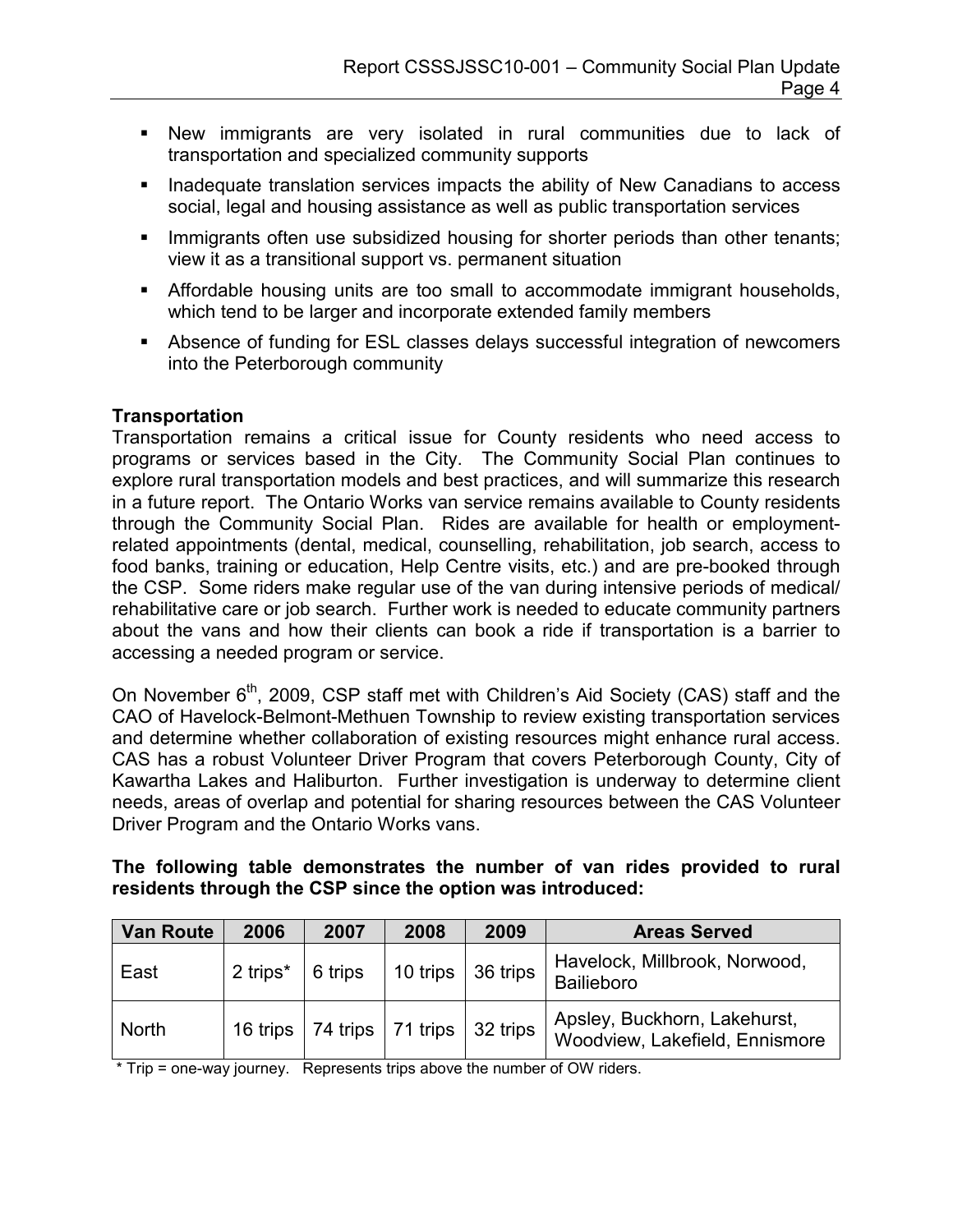## Employment

Outreach employment services are provided weekly in all townships through the Peterborough Employment Resource Centre (PERC). In addition to offering drop-in resume and job search assistance, PERC outreach staff delivers employment-related workshops at venues throughout the County. The Community Social Plan supports employment services in the County by providing assistance to PERC during the planning and delivery of events and large career fairs. Two career fairs were held in 2009, connecting jobseekers with employers and organizations that offer employmentrelated services (e.g. entrepreneurship programs and supports). An additional two events are planned for the Spring of 2010.

## Details of County Career Fairs (2009):

| <b>Event</b>                                | <b>Date</b>          | Location                                    | <b>Attendance</b> | <b>Exhibitors</b> |
|---------------------------------------------|----------------------|---------------------------------------------|-------------------|-------------------|
| <b>Eastern County</b><br><b>Career Fair</b> | February 25,<br>2009 | Asphodel-Norwood<br><b>Community Centre</b> | 255               | 30                |
| <b>Buckhorn</b><br><b>Career Fair</b>       | March 25,<br>2009    | <b>Buckhorn Community</b><br>Centre         | 135               | 30                |

## CSP Help Centres

There are two community Help Centres operating in the County. These are supported by Havelock-Belmont-Methuen and Galway-Cavendish-Harvey townships and operated by CSP staff. Both are located in municipal libraries and make use of the building when the libraries would normally be closed. The Buckhorn Help Centre is open on Mondays from 11am-4pm while the Havelock Help Centre operates Thursdays from 2-7pm. As part of the Help Centre philosophy, CSP staff maintain a telephone Help Line in addition to the physical locations. The Help Line is available Monday to Friday during normal business hours to all City/County residents. Together, the Help Line and Help Centres have supported 330 individuals since the launch of the Havelock site in 2006.

| <b>Location</b> | 2006 | 2007 | 2008 | 2009   | <b>Total</b> |
|-----------------|------|------|------|--------|--------------|
| <b>Buckhorn</b> |      | 21   | 8    | $11*$  | 40           |
| <b>Havelock</b> | 11   | 64   | 101  | $114*$ | 290          |
| Total           | 11   | 85   | 109  | 125    | 330          |

\* Stats as of December 1/09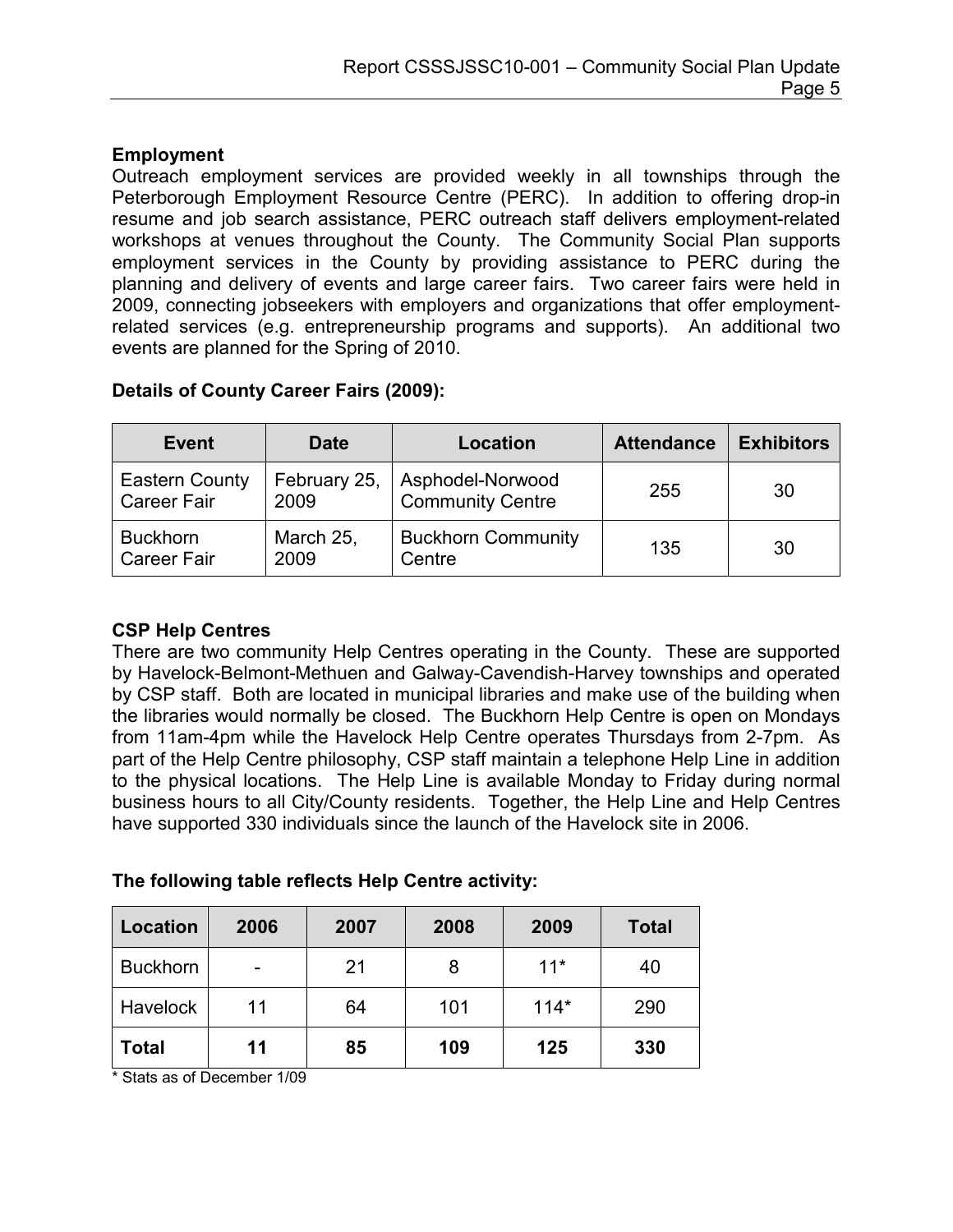Use of the Help Centres remains consistent despite the introduction of "211" service to Peterborough in June 2009. CSP staff receive quarterly breakdowns of "211" usage and will monitor how this service evolves. Over the past 6 months, the Help Centres in Buckhorn and Havelock have responded to more requests for information than were received by "211" from those same communities.

| <b>Postal Code</b>       | <b>Number of "211" Calls</b> |
|--------------------------|------------------------------|
| KOL 1A0 (Apsley)         | 1                            |
| K0L 1B0 (Bailieboro)     | 0                            |
| K0L 1H0 (Bridgenorth)    | 6                            |
| K0L 1J0 (Buckhorn)       | 1                            |
| LOL 1K0 (Burleigh Falls) | 2                            |
| K0L 1Z0 (Havelock)       | 1                            |
| K0L 2H0 (Lakefield)      | 3                            |
| L0A 1G0 (Millbrook)      | 1                            |
| K0L 2V0 (Norwood)        | 5                            |
| <b>Total - County</b>    | 21                           |
| <b>Total - City</b>      | 211                          |

## "211" Caller Activity (May-October 2009):

## Future Directions

Appendix 1 details proposed next steps for the program over the 2010/2011 period. A key goal is to revisit work plans in Galway-Cavendish-Harvey and Havelock-Belmont-Methuen to address outstanding items and identify any additional priorities. Formal consultation with service providers will continue during this period to gather information on community needs. This will augment the data already collected by CSP staff through surveys of key stakeholder groups (i.e. youth, seniors). The CSP is now positioned to undertake further capacity building, and will determine if North Kawartha, Cavan-Monaghan and Otonabee-South Monaghan townships have priorities that the CSP could assist with during 2010/2011.

Submitted by,

Ken Doherty **Linda Mitchelson** Director of Community Services Social Services Division Head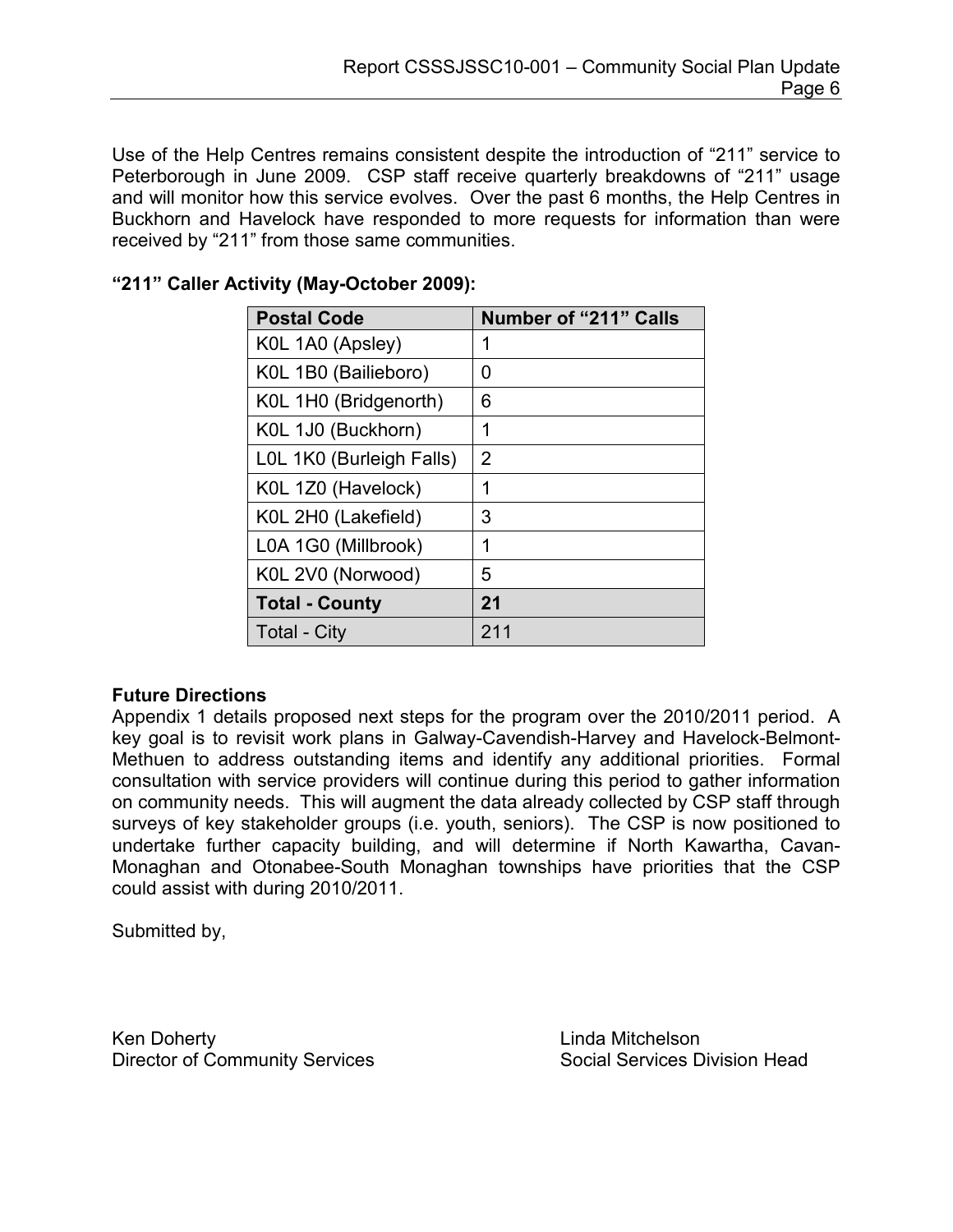Contact Names: Sonya Hardman Community Social Plan Coordinator Phone – 748-8830 ext 3834 Fax – 742-0542 Email – [shardman@peterborough.ca](mailto:shardman@peterborough.ca) 

Angel Jackson Community Development Facilitator Phone – 748-8830 ext 3817 Fax – 742-0542 Email – [ajackson@peterborough.ca](mailto:ajackson@peterborough.ca) 

Attachment: Appendix A – Proposed CSP Work plan (2010/2011)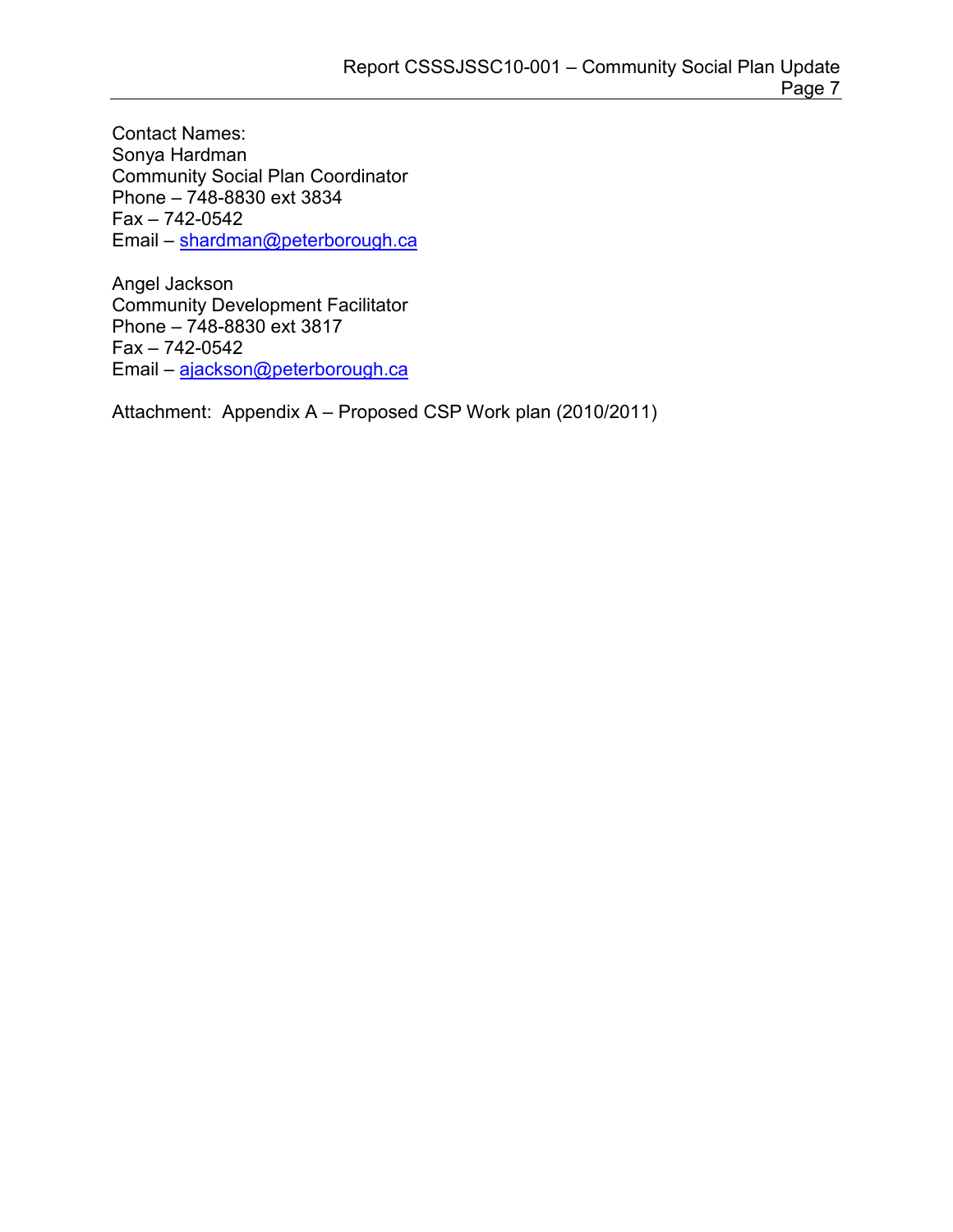| <b>WHAT</b>                                                                                         | <b>HOW</b>                                                                            | <b>WHO</b>                                                                                           | <b>WHEN</b>                                  |
|-----------------------------------------------------------------------------------------------------|---------------------------------------------------------------------------------------|------------------------------------------------------------------------------------------------------|----------------------------------------------|
| Establish a Food Bank<br>to serve GCH Township                                                      | Identify lead partner<br>and suitable location<br>Apply for grant to<br>support costs | <b>GCH Advisory</b><br>Committee<br>GCH Food Issues sub-<br>group<br>Community partners<br>CSP staff | Ongoing (Target date:<br>Fall 2010)          |
| Facilitate local food<br>security initiatives<br>(Collective Kitchens,<br><b>Community Gardens)</b> | Develop operational<br>procedures and<br>protocols                                    |                                                                                                      | Ongoing (Target date:<br><b>Spring 2010)</b> |
|                                                                                                     | Register service with<br>Canadian/Ontario<br>Association of Food<br><b>Banks</b>      |                                                                                                      |                                              |
|                                                                                                     | Conduct volunteer<br>recruitment and training                                         |                                                                                                      |                                              |
| Establish a Youth<br>Council in GCH                                                                 | Explore models of best<br>practice                                                    | Local youth<br>Parents<br>GCH Youth issues sub-                                                      | September 2010                               |
|                                                                                                     | Identify parent and<br>youth leaders                                                  | group<br>CSP staff<br>Community partners                                                             |                                              |
|                                                                                                     | Provide training and<br>mentorship                                                    | Child & Youth Worker<br>students/graduates                                                           |                                              |
| Conduct needs<br>assessments and<br>identify service gaps<br>and priority communities               | Consult with service<br>providers, key<br>stakeholder groups,<br>municipalities       | CSP staff<br>Community partners                                                                      | Ongoing<br>(January -May 2010)               |
| Facilitate enhancement<br>of children & family<br>services in HBM<br>Township                       | Identify key contacts,<br>service providers, and<br>possible funding                  | <b>CSP Staff</b><br>Principal - Havelock<br>P.S.<br><b>KPRDSB Community</b>                          | January-June 2010<br>September-June 2011     |
|                                                                                                     | Coordinate and support<br>outreach activities                                         | Outreach Worker<br>Community agencies<br>Parents                                                     |                                              |
|                                                                                                     | Organize workshops                                                                    | Children/Youth                                                                                       |                                              |
| County Career Fairs x2<br><b>Buckhorn</b><br>Eastern Ptbo.<br>٠                                     | Assist with event<br>planning and marketing<br>Coordinate event                       | CSP staff<br>PERC staff<br><b>GCH Township</b><br>DD/AN/OSM/CM/HBM                                   | February-March 2010                          |
| County                                                                                              | logistics and County<br>liaison                                                       | Townships<br>Employers<br><b>Employment services</b>                                                 |                                              |

# Appendix 1 – Proposed CSP Work plan (2010/2011)